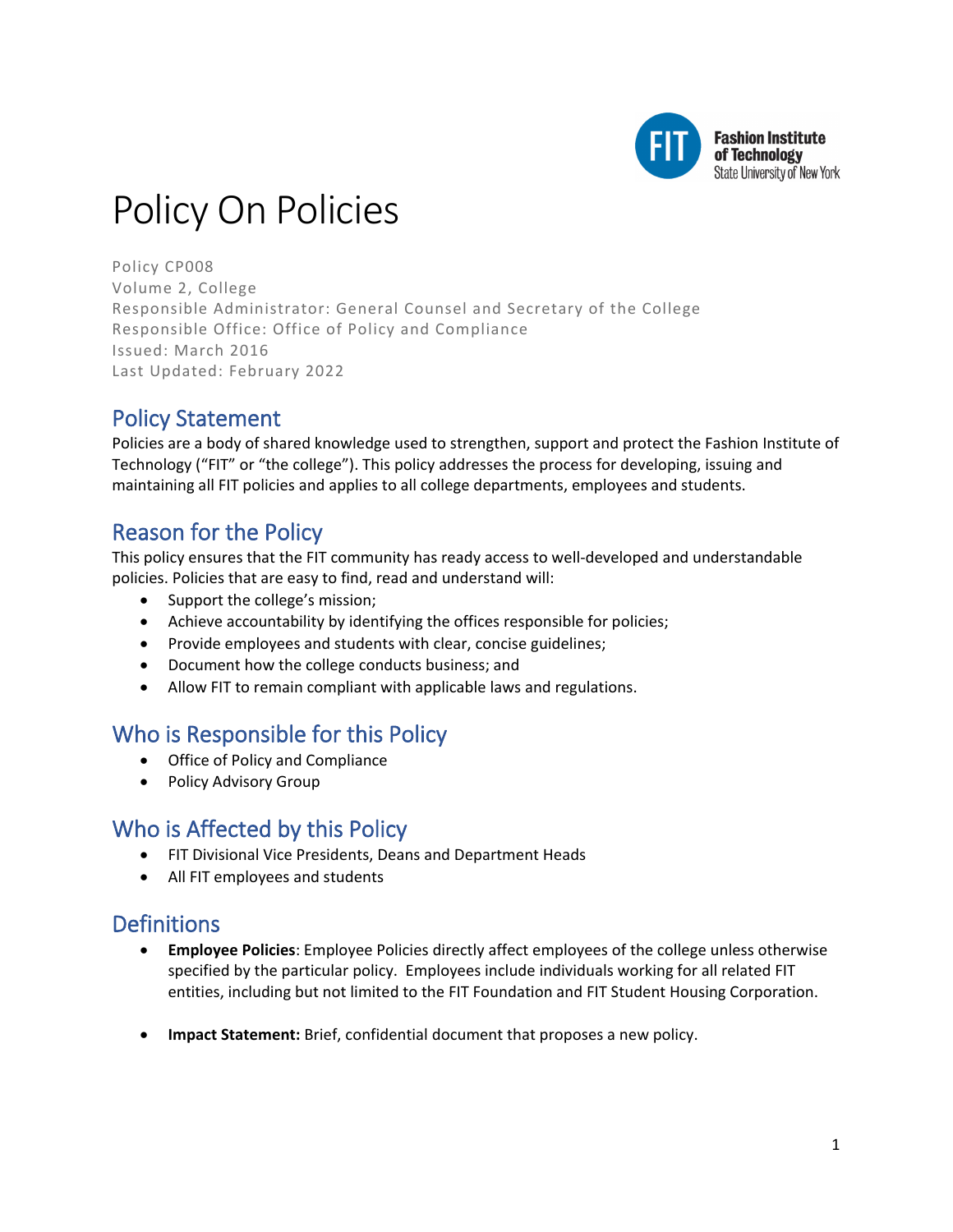- **Policy**: A policy is a statement of management philosophy and direction, established to provide guidance and assistance to the college community in the conduct of college affairs. A college policy:
	- o is a governing principle that mandates or constrains actions;
	- o has institution-wide application;
	- o changes infrequently and sets a course for the foreseeable future;
	- o helps ensure compliance with applicable laws and regulations;
	- o reduces institutional risk; and
	- $\circ$  is vetted through the Policy Advisory Group and approved at the executive levels of the college (vice presidents, general counsel, and the president) and in some instances includes the Board of Trustees.
- **Policy Administrator**: The Policy Administrator is the Director of Policy and Compliance.
- **Policy Initiator**: The Policy Initiator is any employee, or student, who identifies a college-level issue and develops a policy proposal. All policy proposals must be vetted and approved by the respective vice president.
- **Procedure**: A procedure is a guideline or series of interrelated steps taken to help follow/abide by the policy. College procedures:
	- $\circ$  should be written in a format that is easy to follow, using numbers or bullets to delineate steps to be followed, and
	- o generally do not require formal approval by the Board of Trustees.
- **Responsible Administrator**: The appropriate Cabinet-level officer whose jurisdiction covers the subject matter of the policy. This is usually the divisional and/or department head that creates, implements, administers or "sponsors" a college policy that falls under their purview. Responsible administrators are those who oversee and enforce the policy for which they're deemed culpable. Depending on the scope of its subject matter, a policy may have more than one responsible administrator.
- **Responsible Office**: Office(s) designated by the responsible administrator(s) to develop and administer a policy, communicate to, and train, the college community of its requirements and execute its timely updating and revisions. They also aid in enforcement. Depending on the scope of its subject matter, a policy may have more than one responsible office.
- **Stakeholder**: Members of the FIT community identified in the Impact Statement for a proposed policy, whose role or professional expertise relates to the subject of the policy, or whose area is directly affected by a policy, who, therefore, is consulted for comment on draft policies, or revisions.
- **Student Policies**: Student Policies are policies that directly affect students at the college.

### Principles

• **Policies** 

Policies drive the various facets of FIT's culture--ethical, social, professional and legal. College policies will be: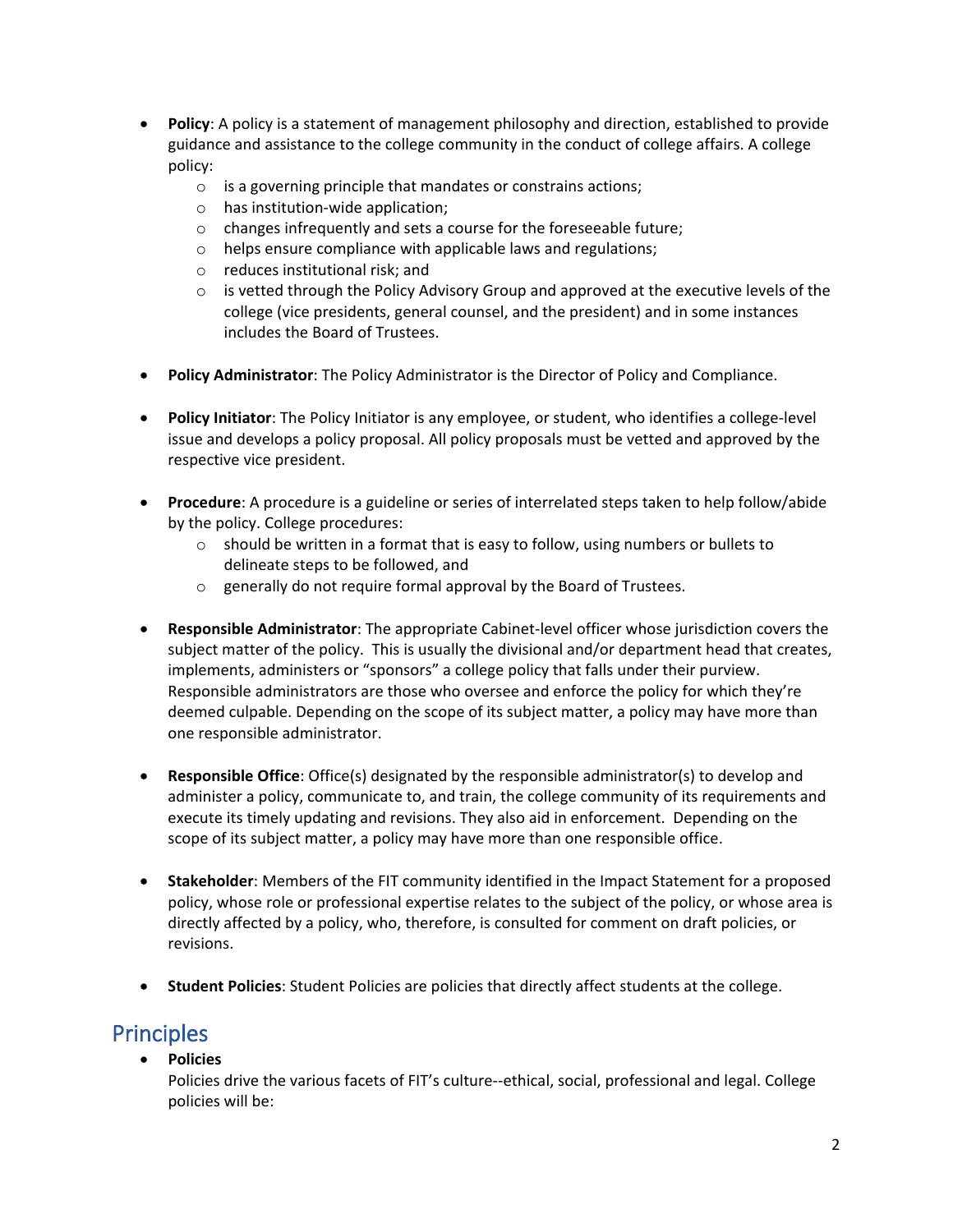- o presented in a common format;
- o formally vetted through the authorized body;
- $\circ$  formally approved by the authorized individuals;
- o maintained centrally and accessible to all interested parties; and
- o kept current within the framework of an organized system of change control.

Policies will be clearly distinguished from related procedures according to the definitions section below. Internal policies that apply to the operations of individual divisions or departments may not conflict with college-wide policies but may be more restrictive. As identified in the particular policy, the responsible office will monitor compliance and facilitate remedies for noncompliance as directed by the policy.

#### • **The Office of Policy and Compliance**

The Office of Policy and Compliance is the central office responsible for policy management and for maintenance of the policy document library: FIT's College Policy Library. Primary reasons for one, central office overseeing policy development is to leverage best practices; maintain consistency, integrity and professional appearance of policy documents; and to maintain compliance with rules and regulations.

#### • **Policy Advisory Group**

The Policy Advisory Group (PAG) consists of cross-divisional representatives appointed by the President to guide the development of new policies, as well as the revision or deletion of existing policies. PAG has designated the Office of Policy and Compliance to coordinate the editing, review, issuance and archiving of all official college policies in 13 volumes in the College Policy Library.

#### • **College Policy Library**

To ensure ready access to college policies, FIT will maintain an official [College Policy Library](http://www.fitnyc.edu/policylibrary) webpage with the most current, approved version of all policies and with links to related policies and documents. The documents on the College Policy Library web page will constitute the official, electronic depository for college-wide policies for FIT. The web page will follow the structure described below.

To maintain an organized system of change control and to ensure consistency throughout the college, individual departmental web sites should not contain separate copies or versions of college policies or applicable procedures. Instead, departmental web sites that reference policies and procedures must use hyperlinks to the documents on the official College Policy Library. This does not preclude departments from maintaining internal departmental policies and procedures on their intranet web pages, provided the internal departmental policies and procedures are not identified as official college policies and procedures, and do not conflict with official college policies.

#### • **Structure and Organization of College Policies**

The College Policy Library website will list all policies by name alphabetically on the Policy A to Z page. Policies will be assigned to one or more of the following volumes:

o **Volume 1 Academic Affairs and Faculty** – Policies that relate to faculty and the pedagogical mission of the college.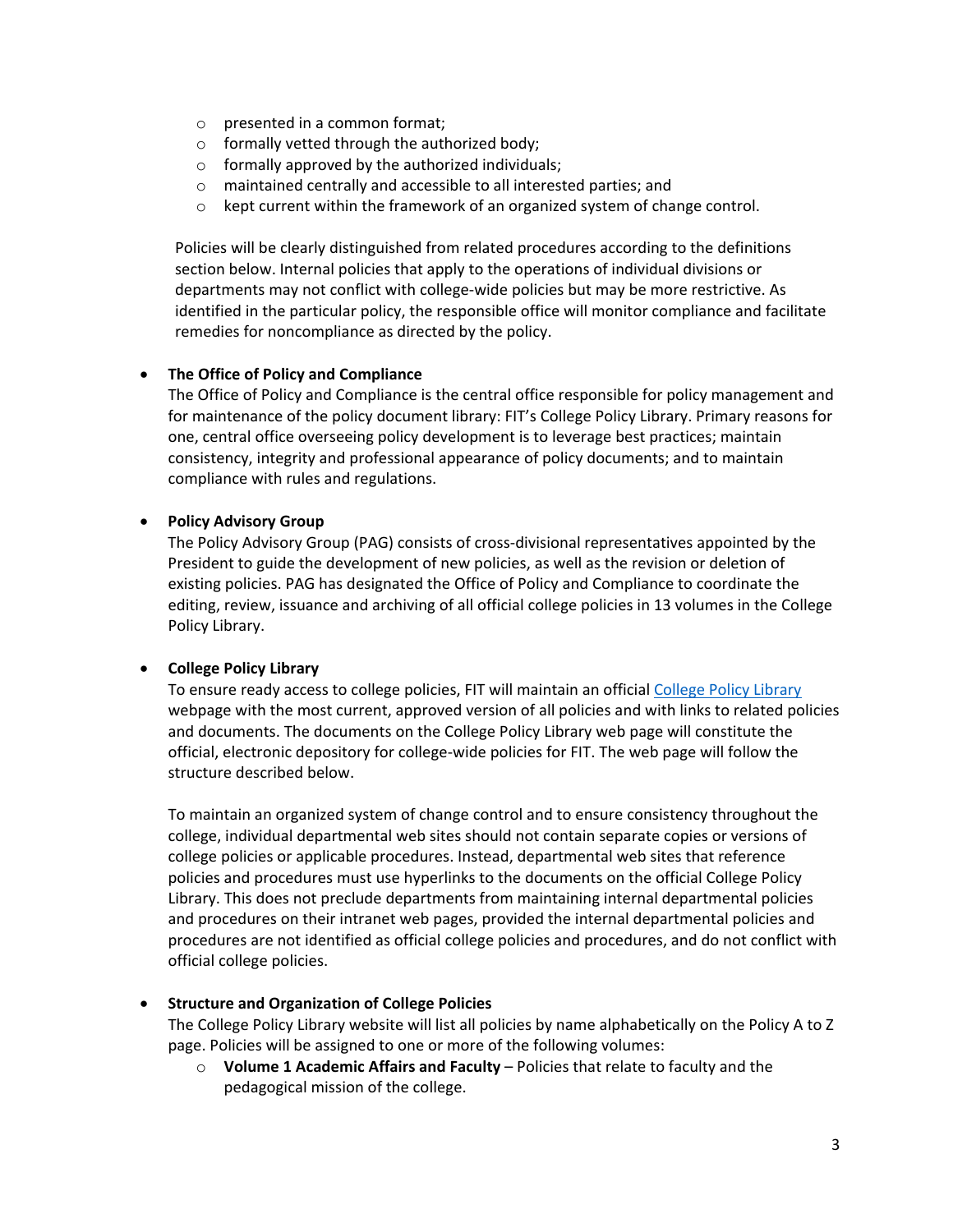- o **Volume 2 College** Policies that are of a general administrative or concerning appropriate conduct and/or compliance with the law.
- o **Volume 3 Communications and External Relations** Policies that relate to media, public relations, marketing communication and government and community relations.
- o **Volume 4 Development** Policies that relate to fundraising and donor records management.
- o **Volume 5 Enrollment Management and Student Success** Policies applicable to status as a student.
- o **Volume 6 Facilities** Policies concerning use and care of college property.
- o **Volume 7 Finance and Fiscal Management** Policies related to accounting, budgeting, procurement, travel and other financial functions.
- o **Volume 8 Governance** Umbrella policies that provide the framework for administration to implement and comply with the intent of the Board of Trustees.
- o **Volume 9 Human Resources** Policies, rules and related procedures and information impacting working relationship with the college for all employee categories.
- o **Volume 10 Information Technology** Policies that cover systems, access, data and related technological issues.
- o **Volume 11 Museum** Policies that relate to the Museum at FIT.
- o **Volume 12 Research and Creative Activity** Policies that relate to research and the Innovation Center.
- o **Volume 13 Safety and Security** Policies concerning security and safety of employees, students, and others on campus.

### • **Board of Trustees Approval**

The Board of Trustees does not involve itself in the details of administrative or academic decision-making, including decisions on most policies. The FIT Board of Trustees will assure the college's property and resources are used solely to support the mission of the college. They will safeguard the college's assets, both financial and physical, and ensure the mission of the college is carried out in an ethical, professional, socially responsible, and legal manner. Four factors are considered in determining when a proposed policy requires Board approval:

- o fiduciary responsibility;
- o requirements of federal, state, or local law or SUNY mandates;
- o changes to Board-approved policy; and
- o Impacts on the college, as a whole, including matters of the college's discretion.

### Responsibilities

### • **Office of Policy and Compliance**

The Office of Policy and Compliance is responsible for:

- $\circ$  sending regular announcements to the FIT college community on new or revised policies posted in FIT's College Policy Library;
- o policy management and maintenance of the policy document library: FIT's College Policy Library;
- o maintenance of copies of approved policies in accordance with NYS Archives, schedule LGS-1;
- o notification to responsible parties when particular policies are scheduled for review or revision;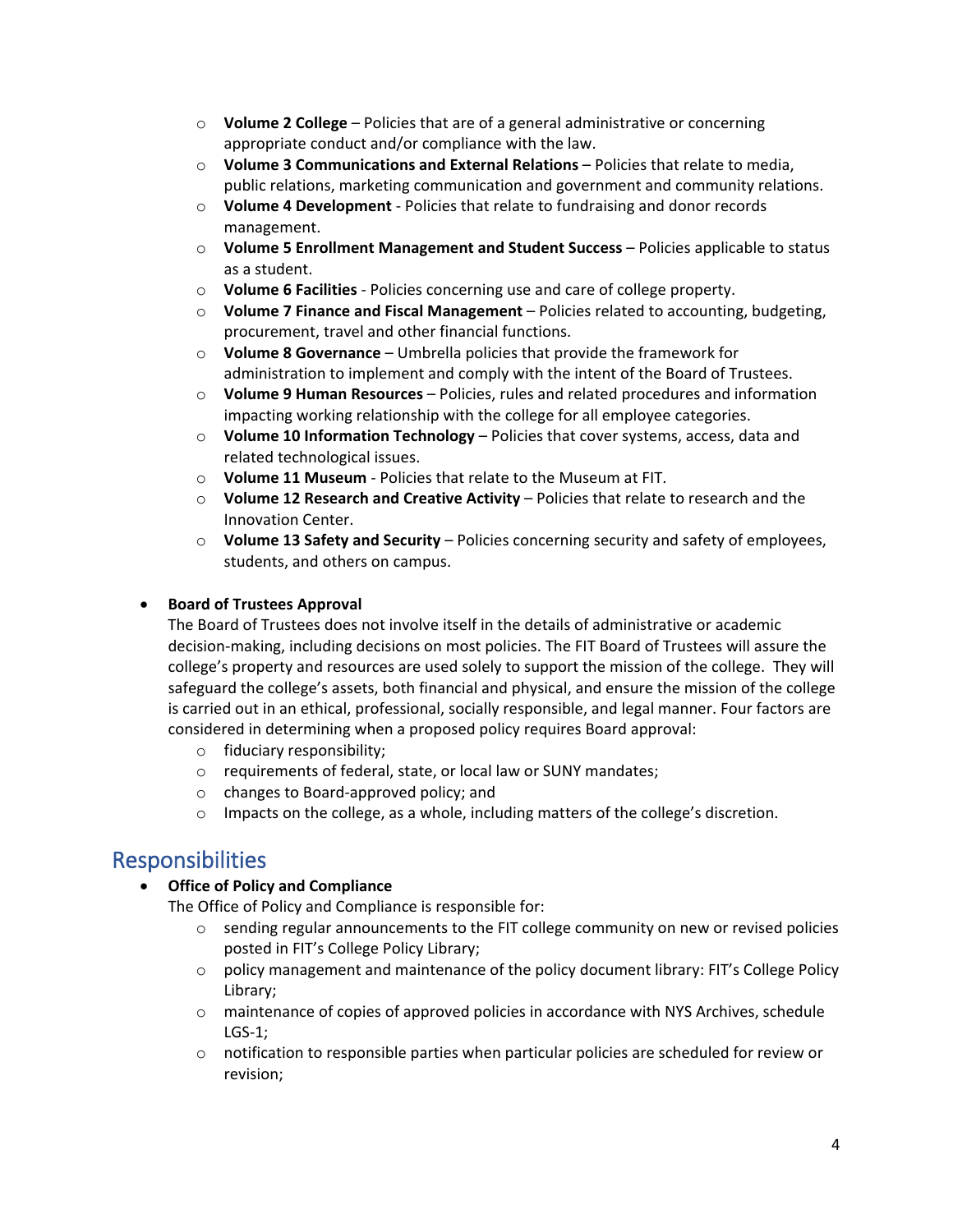- $\circ$  guiding and collaborating with responsible parties during any phase of the policy development process, including implementing the policy; and
- o assessing policy implementations to gauge effectiveness.

#### • **Policy Advisory Group**

Each PAG member is responsible for reviewing policy drafts through the lens of their respective division in order to comprehensively assess a policy's impact on the entire institution. PAG offers feedback to facilitate the development of a policy before advancing it for executive level review and approval, and reviews the final policy draft to see that all concerns have been addressed.

#### • **Responsible Administrator**

The Responsible Administrator is responsible for:

- o Creation and/or revision of a college policy that falls under their purview;
- o Implementation of policy principles in all affected areas; and
- o Oversight of policy enforcement in Responsible Office(s).

### **Procedures**

#### • **Policy Development**

The Policy Initiator may identify a college-level policy issue and develop it into an Impact Statement. See Procedures for Policy Development document for detailed process.

#### • **Policy Format**

A standard policy format ensures clarity and consistency. Although not all policies will contain all of the format elements, college policies will be written and maintained following the format described in the Guide to Preparing Policy. For all FIT policies that predate this policy, the format described above is not applicable. If it is feasible, revised policies will be written in the approved policy format.

#### • **Policy Revisions and Deletions**

New laws, SUNY system-wide mandates or redundancies may warrant the revision of a college policy. When a policy is no longer relevant or if it is consolidated with another policy, the college may deem it appropriate to withdraw the policy. See Procedures for Policy Development document (section: Revising and Deleting an Existing Policy) for detailed process.

### • **Exceptions**

The college may expedite the policy-development and approval process in situations that require time-sensitive policy changes to protect the college and its operations, and for compliance requirements.

### • **Policy Implementation**

Implementation is facilitated by the Responsible Administrator(s), in collaboration with Responsible Office(s), and is ongoing. The Office of Policy and Compliance will assess implementations each term to determine progress and help the Responsible Administrator identify any additional items required for successful implementation and enforcement.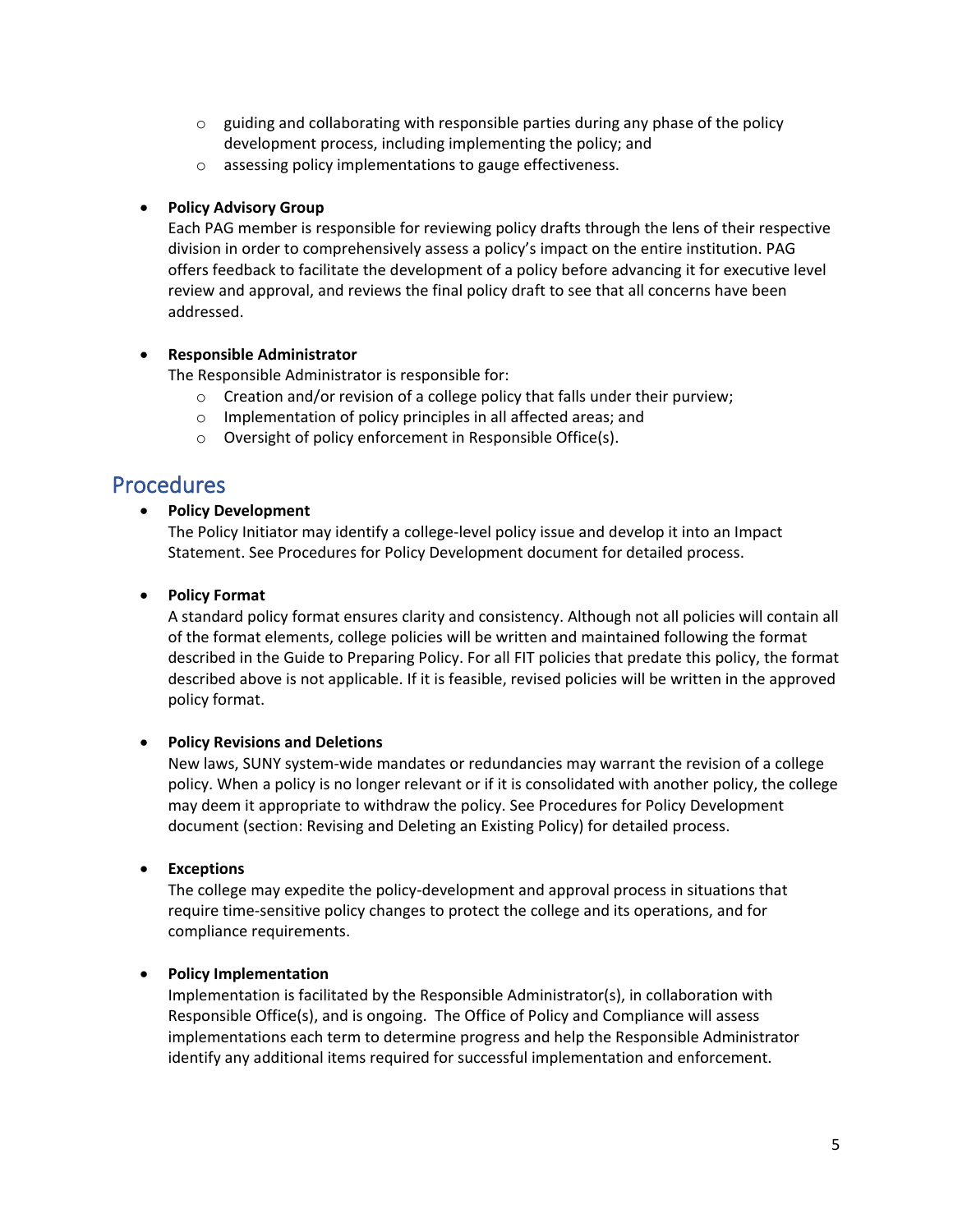#### o **Posting**

Once all approvals have been obtained as noted in the Procedures for Policy Development, the Office of Policy and Compliance posts the policy on the College Policy Library.

#### o **Communication**

Policies posted on the College Policy Library will be communicated in the following methods:

- announcement on Newsroom Direct;
- monthly email update from the Director of Policy and Compliance; and
- if the policy affects students, a monthly email is sent from the office of Enrollment Management and Student Success.

Other methods of communication may also be developed depending on the implementation needs for each specific policy

#### o **Training**

When required for compliance with the policy, training may be developed and administered to those that are required to complete the training as identified in the policy. This compliance-related training is coordinated by the Office of Policy and Compliance in consultation with the Policy Administrator(s).

#### o **Enforcement**

Those identified in the policies under "Who is Responsible for This Policy" are responsible for ensuring that the policy is followed as it pertains to their area. For continuous compliance requirements, the Office of Policy and Compliance may monitor aspects of the policy (i.e., reporting/training requirements). Internal Audit may audit policies and procedures periodically to ensure compliance.

#### o **Periodic Review**

Policies shall be regularly reviewed and shall be updated as necessary to ensure alignment with FIT's compliance program as well as federal, state, and local laws, and SUNY Guidance.

### Violations

Violations of college policy will be handled in accordance with the following, unless a specific policy explicitly states otherwise:

• **Employees:**

Employees covered by the Collective Bargaining Unit will be disciplined according to the Collective Bargaining Agreement, as well as relevant law and college policy. For nonbargaining employees, the Vice President for Human Resource Management and Labor Relations, or their designee(s), will review the violation and make a recommendation to the President for appropriate counseling and/or disciplinary action based upon relevant law and college policy.

#### • **Students:**

The Dean of Students will review the violation and implement appropriate counseling and/or disciplinary action in accordance with the Code of Student Conduct.